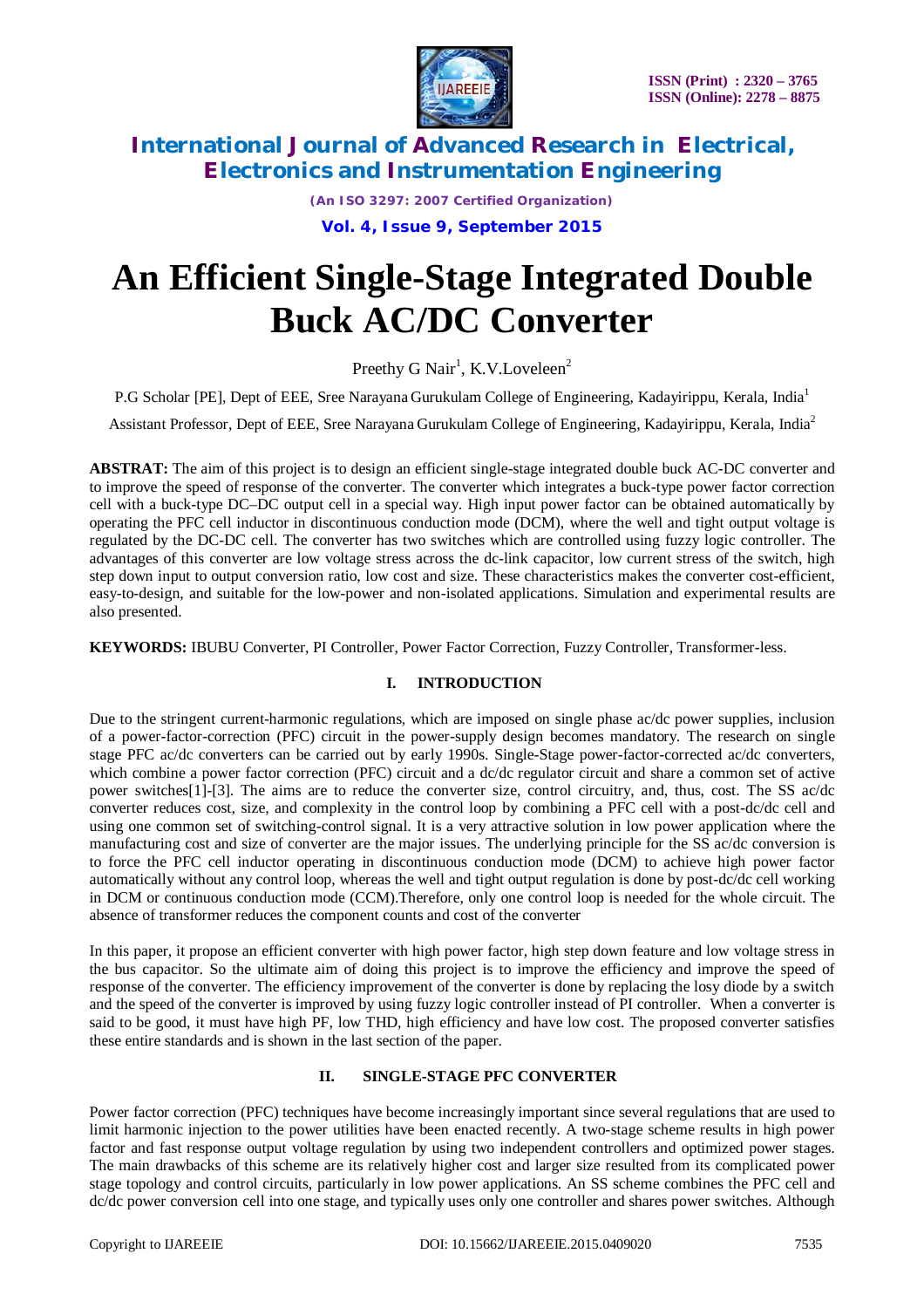

*(An ISO 3297: 2007 Certified Organization)*

#### **Vol. 4, Issue 9, September 2015**

the single-stage scheme is attractive in low cost and low power applications due to its simplified power stage and control circuit.

#### **III. PROPOSED CIRCUIT DIAGRAM AND ITS OPERATING PRINCIPLE**

DC-DC converters can be used as switching mode regulators to convert an unregulated dc voltage to a regulated dc output voltage. The working of Single Stage double buck converter topology is explained by discussing the various modes of operation of the converter.The proposed IBuBuBo converter, which consists of the merging of a buck PFC cell  $(L_1, D_1, D_a, C_o,$  and  $C_b$ ) and a buck dc/dc cell  $(L_2, S_1, S_2, D_a, C_o,$  and  $C_b$ ) is illustrated in Fig. 3.1. Both cells are operated in discontinuous conduction mode (DCM) so there are no currents in both inductors  $L_1$  and  $L_2$  at the beginning of each switching cycle  $t_0$ .



Due to the characteristic of buck PFC cell, there are two operating modes in the circuit. The proposed converter includes a buck-type PFC cell, therefore, two working regions can be found within half of line cycle period, as shown in Fig. 3.2. With the proposed integration, the equivalent voltage Veq = Vb−Vo acts as the sink of the PFC cell, the rectifier does not conduct when vg (θ) < Veq, this interval is defined as Region I. Oppositely, if vg (θ) > Veq, the rectifier conducts and a input current i<sub>in</sub> appears. This interval is defined as Region II.

#### **A. OPERATIONAL MODES IN REGION I**

The circuit operation over a switching period can be divided into three stages and the corresponding sequence is Fig. 3.3, 3.4 and 3.5. The key waveforms are shown in Fig. 3.6.

**M1 (** $t_0$   $-t_1$ ) (period M1 in Fig. 3.4) [see Fig. 3.3(a)]: Switch  $S_1$  is turned ON, the voltage applied on  $L_2$  is Veq = Vb–Vo, iL<sub>2</sub> increases linearly from zero with the slope Veq  $/L_2$ ; on the other hand, the voltage applied on the rectifier diodes is vg  $(\theta)$ −Veq . Noticing vg  $(\theta)$  < Veq in this region, the rectifier is blocked, there is no current flowing through  $L_1$ ,  $i_{L1} = i_{in} = 0$ . This mode will persist until S is turned OFF at  $t_1$ .

**M2(** $t_1$ **–** $t_2$ **) (period M2 in Fig. 3.4) [see Fig. 3.3(b)]:Switch S<sub>1</sub> is turned OFF, iL<sub>2</sub> is freewheeling through S<sub>2</sub> (since S2)** is turned on),  $i_{L2}$  decreases linearly with the slope Vo  $/L<sub>2</sub>$ . The current flowing through Cb and S is now zero; in the PFC cell,  $i_{L1}$  and  $i_{in}$  are also zero, which is the same as M1. This mode will persist until  $iL_2$  decreases to zero at  $t_2$ .

**M3(t<sub>2</sub>**  $-$  **t3**) (period M3 in Fig. 3.4) [see Fig. 3.3( c)]: Once iL2 decreases to zero, it keeps zero until S is turned ON again. In this mode, only the energy in Co is released to Ro, the currents flowing through  $L_1$ ,  $L_2$ , Cb, and S are all zero. Obviously, the dc–dc cell is actually a buck converter working in the DCM, while the PFC cell is deactivated during this region.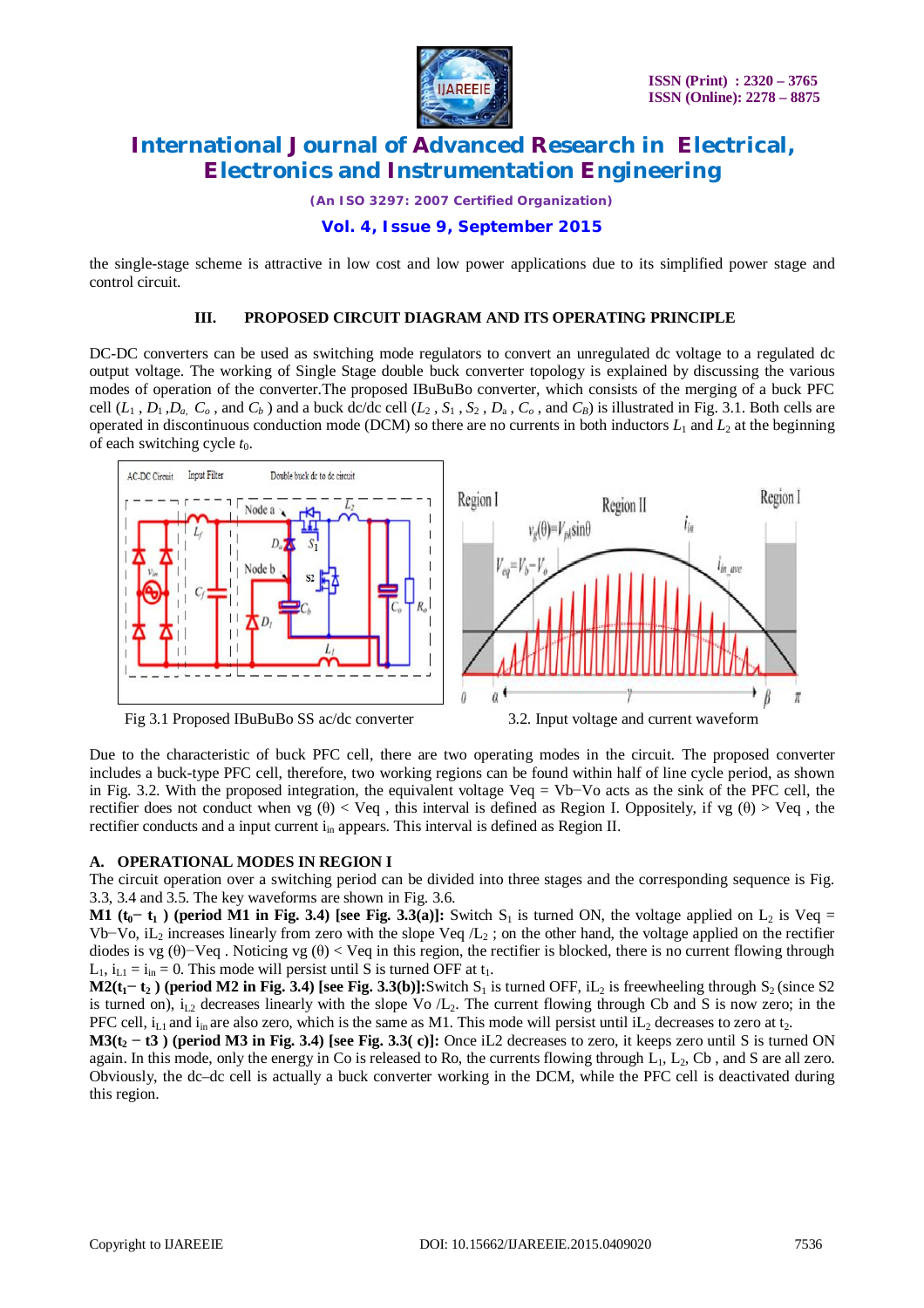

*(An ISO 3297: 2007 Certified Organization)*

#### **Vol. 4, Issue 9, September 2015**



Fig. 3.3 Circuit operation stages of region II of the proposed ac/dc converter.



Fig.3.4. Key waveforms of the proposed circuit in region II

#### **B. OPERATIONAL MODES IN REGION II**

**M1(** $t_0$  $-t_1$ ) (period M1 in Fig. 3.6) [see Fig. 3.5(a)]: When S1 is turned ON in this case, the voltage across L2 is Veq = Vb−Vo, which is the same as that in M1. And since D<sup>a</sup> also conducts, nodes a and b have the same voltage levels, it means the voltage applied on L<sub>1</sub> is vg (θ)−Veq. Noticing vg (θ) > Veq, the rectifier is conducted and iL<sub>1</sub> begins to increase linearly from zero with the slope [vg  $(\theta)$  – Veq ]/L1. This mode is persisting only when  $D_a$  is conducting. It means  $i_S > i_{in}$ , or equivalently  $i_{L2} > i_{L1}$  must be satisfied, This mode will persist until  $t_1$  when S is turned OFF.

**M2 (** $t_1$ **–** $t_2$ **) (period M2 in Fig. 3.6) [see Fig. 3.5(b)]: S1 is turned OFF. In the dc–dc cell,**  $i_{1,2}$  **is freewheeling through** S<sub>2</sub>, the voltage applied on L<sub>2</sub> is −Vo, therefore i<sub>L2</sub> decreases linearly with the slope −Vo /L2, and finally reaches zero at t2. In the PFC cell, i<sub>L1</sub> is freewheeling through D<sub>1</sub>, the voltage applied on L<sub>1</sub> is −Veq, i<sub>L1</sub> decreases with the slope −Veq /L1. In this mode, i<sub>in</sub> keeps zero and i<sub>Cb</sub> always equals to  $-i_{L1}$ .

**M3** ( $t_2$ – $t_3$ ) (period M3 in Fig. 3.6 [see Fig. 3.5( c)]:  $i_{1,2}$  has decreased to zero,  $i_{1,1}$  keeps decreasing because the voltage applied on  $L_1$  is still Veq.  $i_{L1}$  will finally reach zero at t3.

**M4** ( $t_3$ <sup> $-$ </sup> $t_4$ ) (period M4 in Fig. 3.6) [see Fig. 3.5(d)]: Both  $i_{L1}$  and  $i_{L2}$  are zero, the circuit state goes to M3, as that in region I.

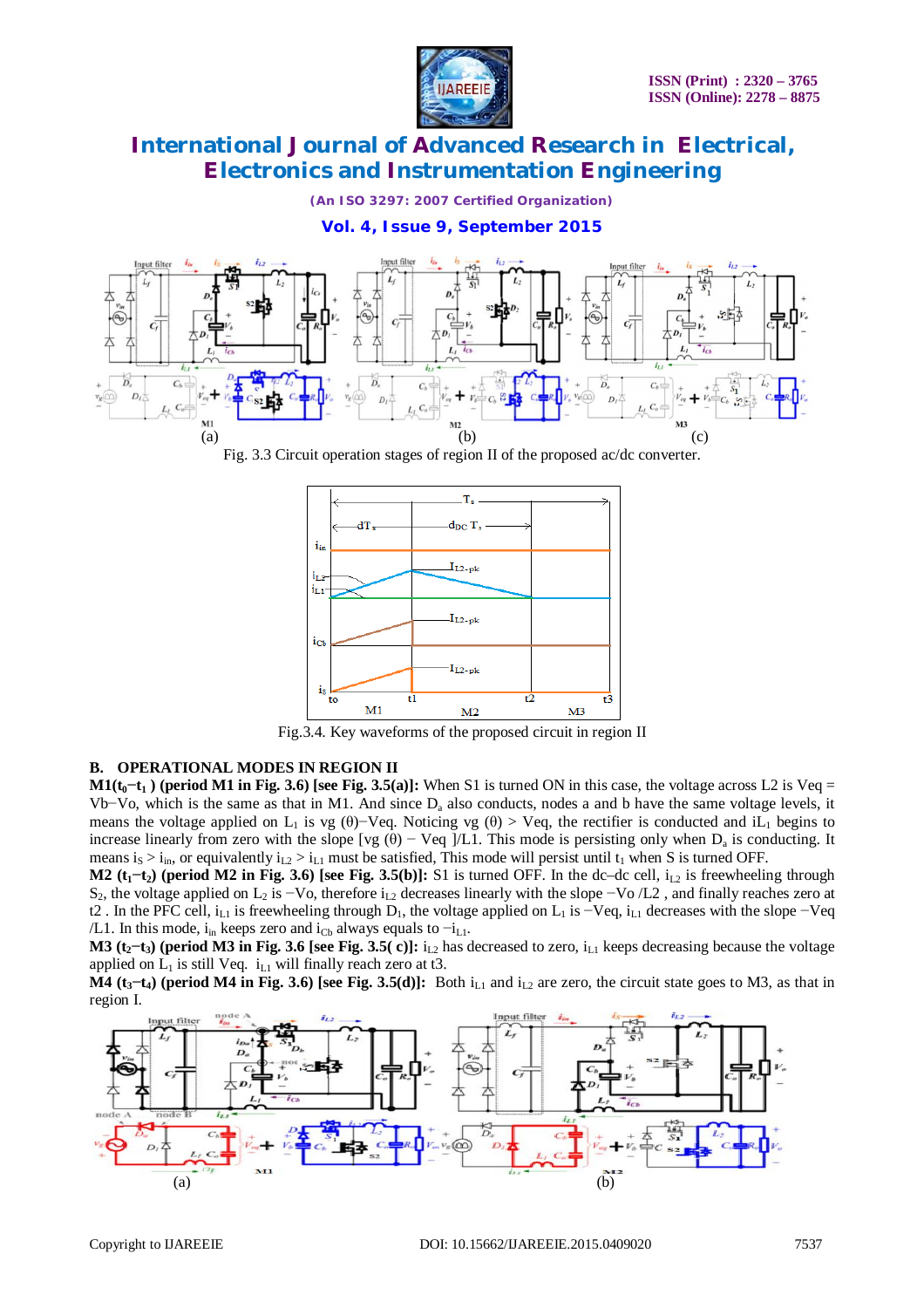

*(An ISO 3297: 2007 Certified Organization)*

#### **Vol. 4, Issue 9, September 2015**



Fig. 3.5 Circuit operation stages of region II of the proposed ac/dc converter.



Fig.3.6. Key waveforms of the proposed circuit in region II

#### **IV. DESIGN OF IBUBU CONVERTER**

The IBuBu converter is designed as follows for simulation in Matlab 2014. The input voltage of the converter can be varied between (90-270)Vrms. Let the input voltage be,  $V\text{in} = 120 \text{V} \text{rms}$ Switching frequency = 20 kHz Output power  $= 10W$ Switch control = Closed loop PI control In order to design the circuit components, first find the Peak-input to equivalent sink ratio Mpe  $Mpe = \frac{Veq}{Vpk}$ , where Veq= Vb-Vo (1)  $vg(\theta) = |vin| = Vpksin\theta \quad \theta \in [0, \pi]$  (2) dead angles,  $\alpha = \arcsin(V_{equ} \div V_{pk})$  $\beta = \pi - \alpha = \pi - \arcsin(V_{\text{equ}} - V_{\text{pk}})$  (3) The duty ratio of the IBuBu converter be:  $d < \frac{V_0}{V_{0+} M_{pe} V_{pk}}$  $\frac{V_0}{V_0}$  and d <M<sub>pe</sub> (4) To find the value of inductor, use the following equations  $L =$  $2\pi M_{\text{pe}}^2$  $\pi$ –2 arcsin $M_{\text{pe}}$ – 2. $M_{\text{pe}}$ <sub>1</sub>– $M_{\text{pe}}^2$  (5) The value of bus capacitor (Cb) and output capacitor (Co) can be found out using equation:  $Cb = \frac{2Po * \text{thold\_up}}{Vb_{\text{Max}}^2 - Vb_{\text{Min}}^2}$ (6) Current flows through the inductor  $L_1$  is calculated by  $I_{L1\_pk}$  =  $I_{in\_pk}$  =  $\frac{vg(\theta)-V_{eq}}{1.1}$  $\frac{V_{\text{eq}}}{L_1}$ dTs (7)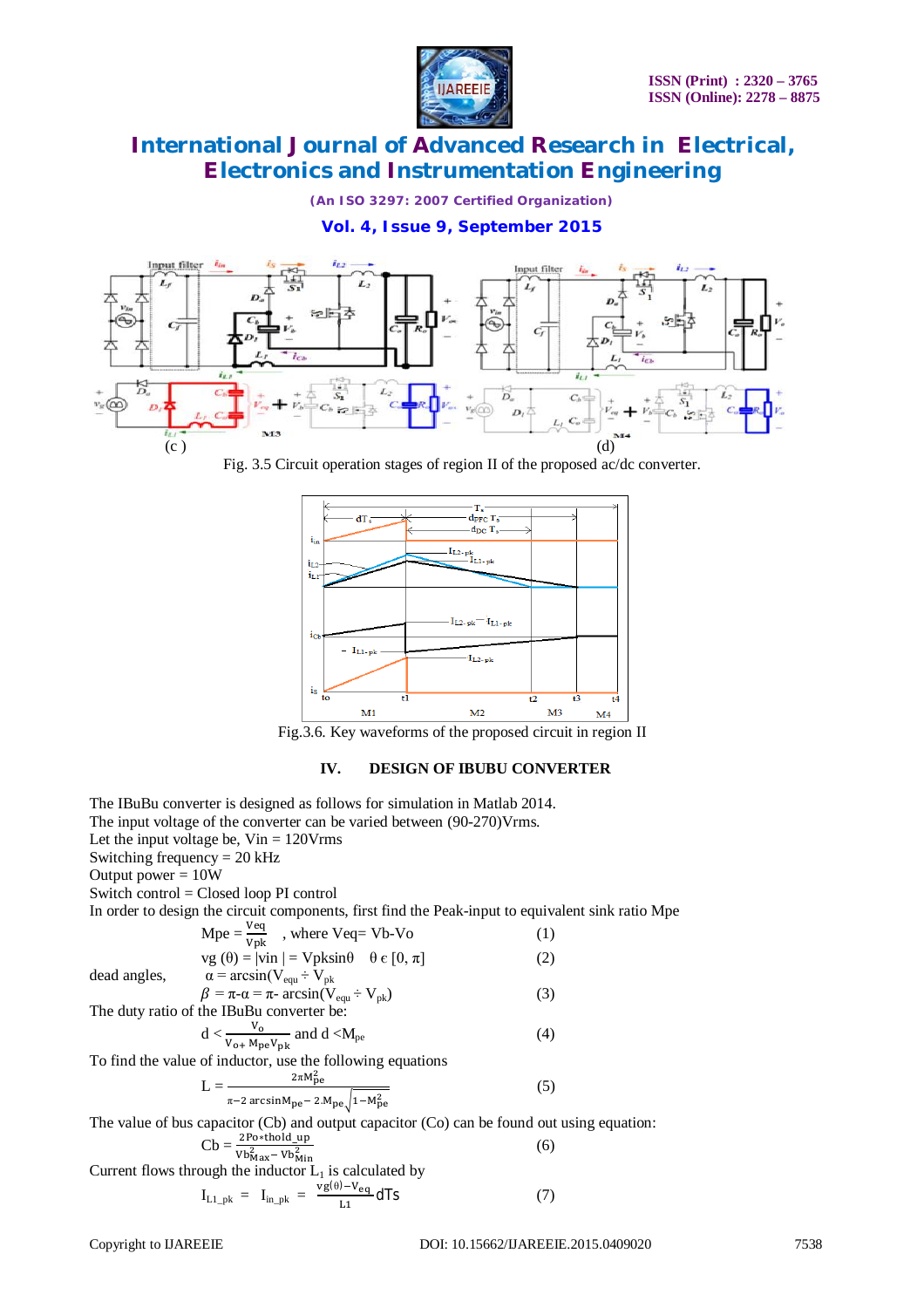

*(An ISO 3297: 2007 Certified Organization)*

#### **Vol. 4, Issue 9, September 2015**

$$
I_{L2\_pk} = \frac{V_{eq}}{L2} dTs
$$
 (8)

#### **V. SIMULATION AND HARDWARE RESULTS**

The simulation and verification of an ac-dc converter is done in Matlab/simulink. Fig 5.1 shows the simulation of the modified single stage integrated double buck converter. The switch of the modified converter is controlled using fuzzy logic controller instead of PI controller. The simulation results of the modified converter shows that the efficiency of the converter is greater than 93%. As compared to the conventional converter the efficiency of the proposed converter increases from 10 to 15%.



5.1 Simulation of proposed converter

In this model there are three subsystem blocks. They are power factor block, efficiency block and controller block. Each block is shown in fig 5.2, 5.3 and 5.4 respectively.

#### **A. SUBSYSTEMS**



**a) Power Factor Block b) Efficiency block**



Fig 5.2 Block diagram for calculating power factor Fig 5.3 Block diagram for calculating efficiency



#### **c) Fuzzy Logic controller block**

Figure 5.4 shows the simulation block of fuzzy logic controller. The two inputs to the fuzzy controller are:

1. Error = Vref- Vo

2. Delta error (change in error) = Present error- Previous error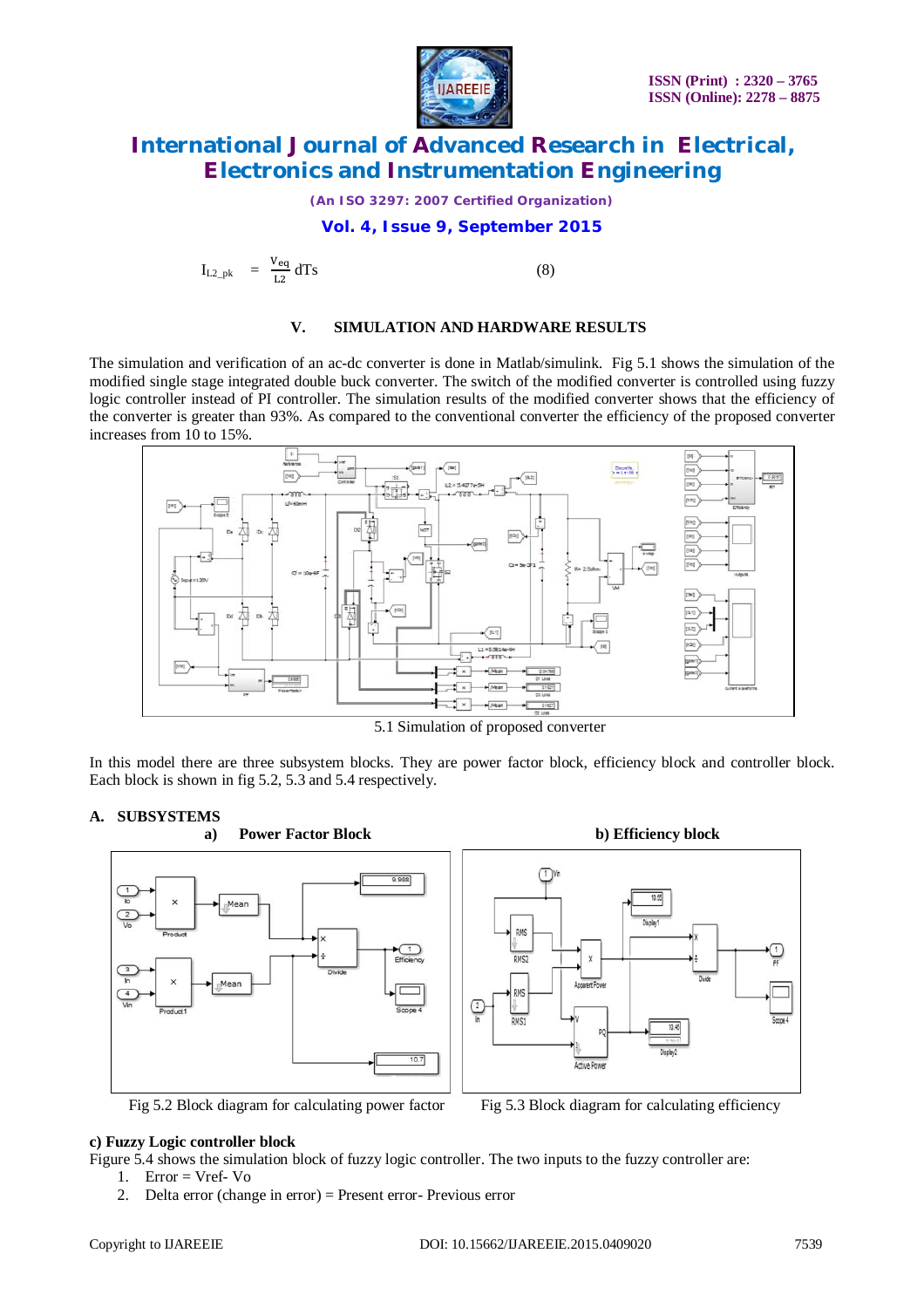

*(An ISO 3297: 2007 Certified Organization)*

#### **Vol. 4, Issue 9, September 2015**

These inputs are fuzzified, evaluated based on the rules defined and defuzzified by Mamdani FIS to produce the output. Details of fuzzy logic are explained in the next section.



Fig 5.4 Block diagram of fuzzy logic controller

## **B. SIMULATION RESULTS OF THE MODIFIED CONVERTER**



The waveform above shows the voltage and current wave forms of each component. From fig it is clearly seen that high AC input (120Vrms) is stepped down to low DC output voltage (5V) without using high step down transformer and have low intermediate bus voltage, usually (39V) for a given 120V AC.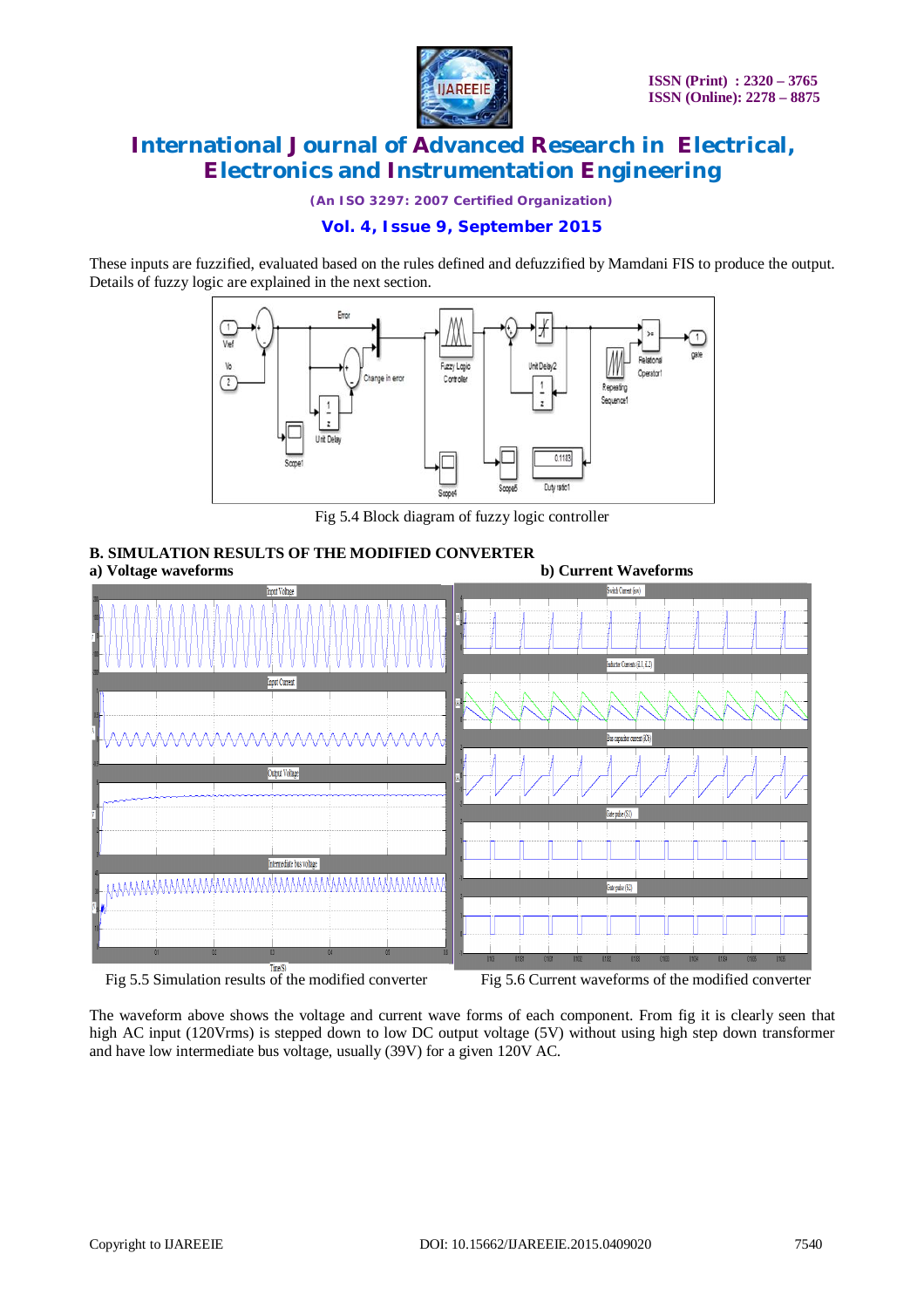

*(An ISO 3297: 2007 Certified Organization)*

### **Vol. 4, Issue 9, September 2015**



As shown the power factor of the modified AC-DC converter is .99. ie, high power factor is automatically achieved by operating the PFC cell in discontinuous conduction mode. To ensure the THD of the input current, IEC61000-3-2 Class C standard is followed in the entire operational range in IBuBu converter. The THD of the proposed converter is 13.53%.

#### **e) Efficiency**



Fig 5.9 Efficiency of the modified converter

Efficiency of the proposed converter is shown in fig 5.9. From the fig, it can be seen that the efficiency is 93.56% which is 11.56% higher than the conventional IBuBu converter.

#### **C. HARDWARE RESULTS**

The main components of hardware is AC-DC converter, DC-DC converter, voltage regulator, DSPIC microcontroller for controlling the switching of the dc-dc converter and a driver circuit is used in between the MOSFET and DSPIC microcontroller. Power supply is provided for each of these components according to their requirements.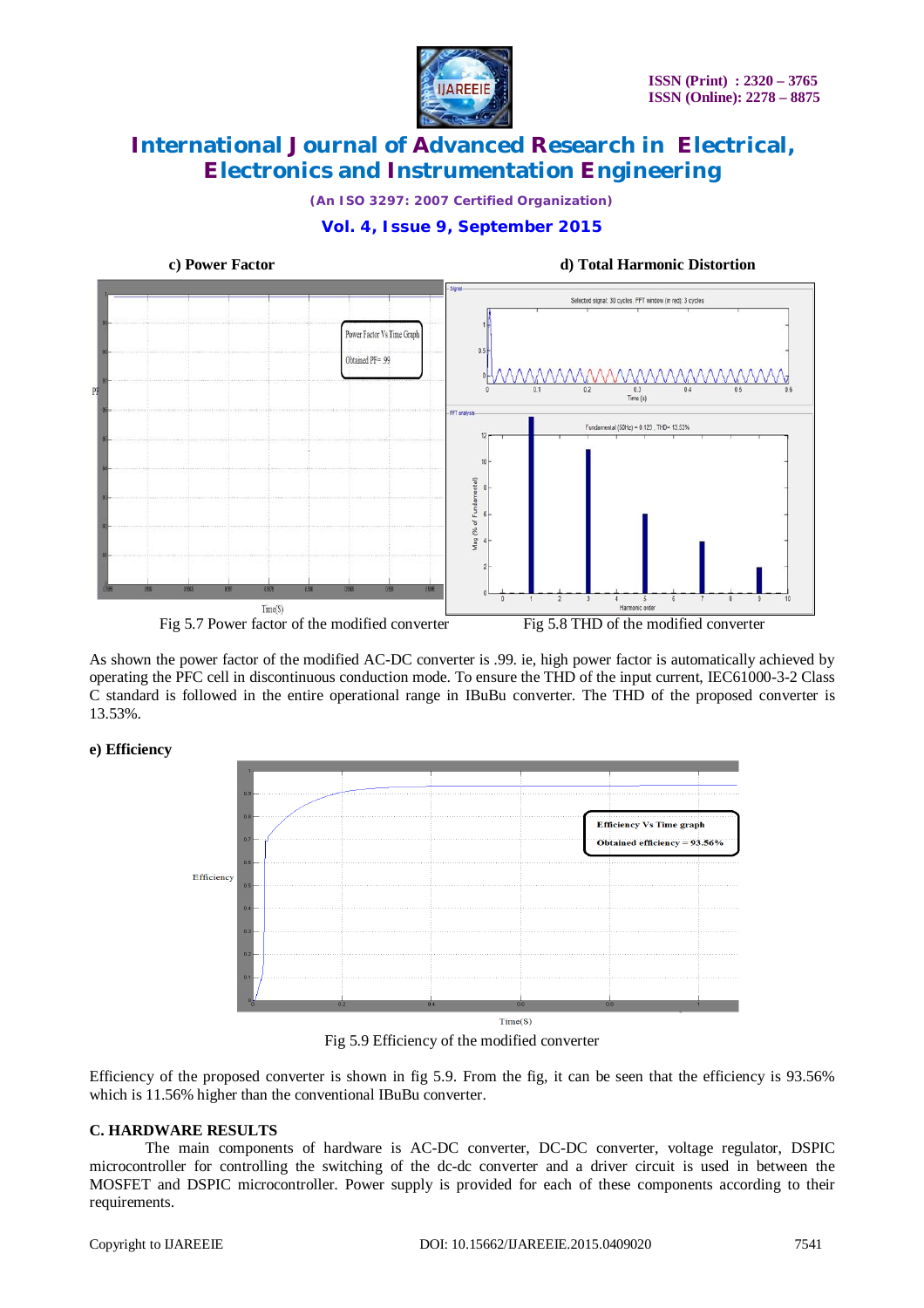

*(An ISO 3297: 2007 Certified Organization)* **Vol. 4, Issue 9, September 2015**



5.10. Hardware setup

The DCM current waveform and voltage waveform observed acrosss various components in the circuit with closed loop gate control for D=11.8% are given below:







From results shown above, it can be seen that high AC input (120Vrms) is step down to low DC output voltage (5V) without using a high stepdown transformer and the voltage stress of the bus capacitor is reduced by reducing the bus voltage(usually 38V) and proved that the converter is operated in DCM.